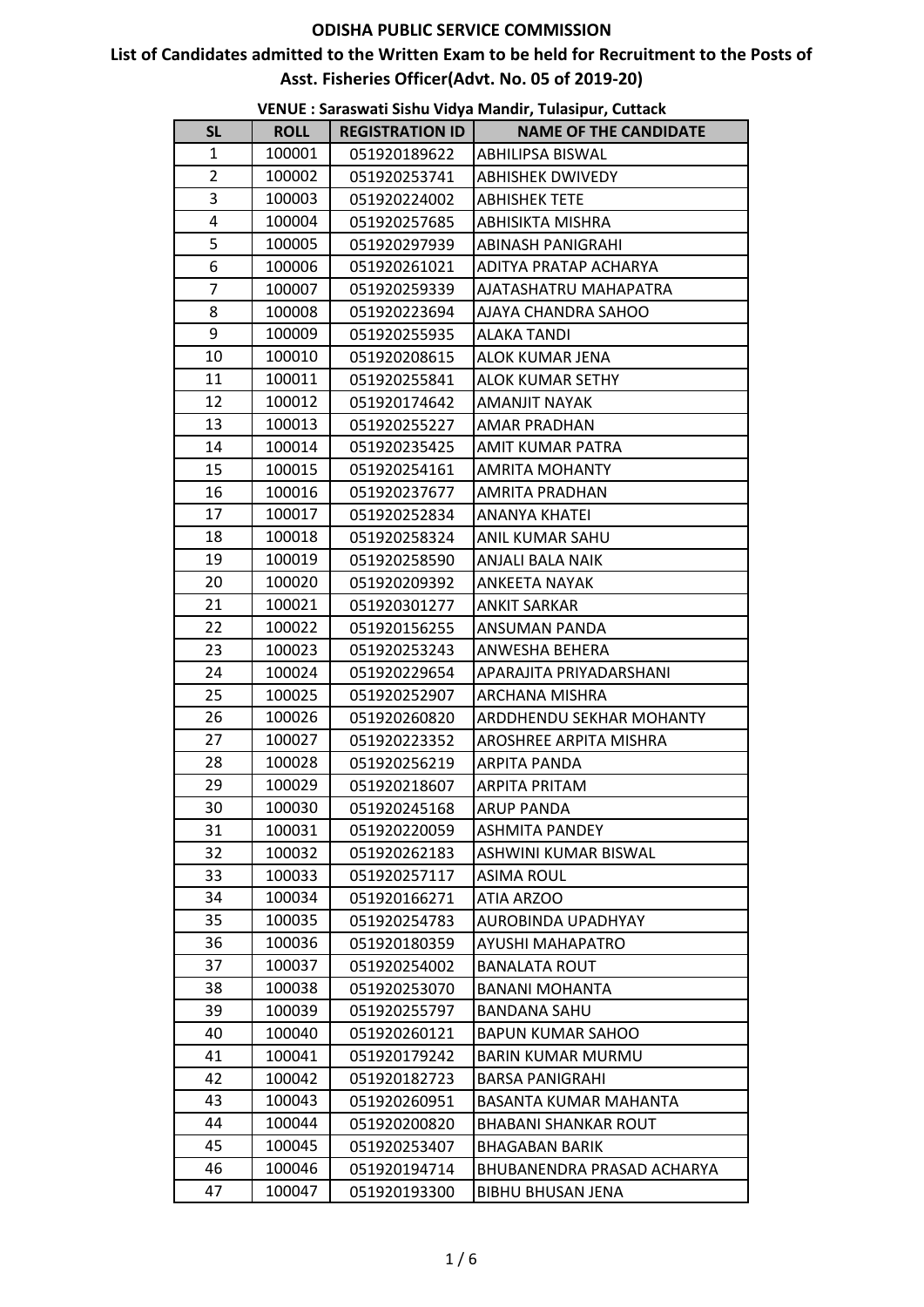# **List of Candidates admitted to the Written Exam to be held for Recruitment to the Posts of Asst. Fisheries Officer(Advt. No. 05 of 2019-20)**

| <b>SL</b> | <b>ROLL</b> | <b>REGISTRATION ID</b> | <b>NAME OF THE CANDIDATE</b>  |
|-----------|-------------|------------------------|-------------------------------|
| 48        | 100048      | 051920196634           | <b>BIBHUTI BHUSAN PRADHAN</b> |
| 49        | 100049      | 051920182266           | <b>BIJAY BADAIK</b>           |
| 50        | 100050      | 051920257876           | <b>BIJAY LAXMI MURMU</b>      |
| 51        | 100051      | 051920257151           | <b>BIJAYANANDA SETH</b>       |
| 52        | 100052      | 051920321427           | <b>BIMAL SATNAMII</b>         |
| 53        | 100053      | 051920255205           | <b>BISHNU PRASAD DWARI</b>    |
| 54        | 100054      | 051920256505           | <b>BISHNU PRASAD SAHOO</b>    |
| 55        | 100055      | 051920255889           | <b>BISMITA PATTANAIK</b>      |
| 56        | 100056      | 051920301416           | <b>BISWAJIT MALIK</b>         |
| 57        | 100057      | 051920260530           | <b>BISWAJIT MOHANTY</b>       |
| 58        | 100058      | 051920187614           | <b>BISWAJIT NAYAK</b>         |
| 59        | 100059      | 051920220256           | BISWARANJAN MAHAPATRA         |
| 60        | 100060      | 051920303278           | CHANDAN KUMAR MISHRA          |
| 61        | 100061      | 051920255851           | <b>CHANDAN ROUT</b>           |
| 62        | 100062      | 051920256873           | CHHANDA CHARAN BISWAL         |
| 63        | 100063      | 051920257582           | CHINMAY NANDA                 |
| 64        | 100064      | 051920253828           | CHINMAYA NANDA                |
| 65        | 100065      | 051920254701           | <b>CHINMAYEE SARANGI</b>      |
| 66        | 100066      | 051920223063           | CHINMAYEE SUBHASMITA          |
| 67        | 100067      | 051920261169           | <b>CHINMAYEE TRIPATHY</b>     |
| 68        | 100068      | 051920320959           | CHITTARANJAN DASH             |
| 69        | 100069      | 051920253819           | CHITTARANJAN RAUL             |
| 70        | 100070      | 051920210133           | <b>DEBASHIS JENA</b>          |
| 71        | 100071      | 051920259913           | DEBASHISH PRADHAN             |
| 72        | 100072      | 051920230411           | DEBASMIT MOHANTY              |
| 73        | 100073      | 051920255246           | DEEPAK KUMAR DEY              |
| 74        | 100074      | 051920211559           | DEEPAK KUMAR MALLICK          |
| 75        | 100075      | 051920210220           | DEEPTIPRIYA RATH              |
| 76        | 100076      | 051920306998           | DEVAMITAV MOHAPATRA           |
| 77        | 100077      | 051920258384           | DHARMABEER KUMAR              |
| 78        | 100078      | 051920254569           | DHARMARAJ PATRO               |
| 79        | 100079      | 051920258528           | DIBYAJYOTI SAHOO              |
| 80        | 100080      | 051920253216           | DIBYAPRIYA KHEMUNDU           |
| 81        | 100081      | 051920259886           | DILLIP KUMAR SAHOO            |
| 82        | 100082      | 051920188979           | DINESH MOHAPATRA              |
| 83        | 100083      | 051920317180           | FAGURAM MARANDI               |
| 84        | 100084      | 051920321039           | <b>GAURAV DAS</b>             |
| 85        | 100085      | 051920255595           | HARAPRIYA BEHERA              |
| 86        | 100086      | 051920262020           | <b>HUSNE BANU</b>             |
| 87        | 100087      | 051920254299           | <b>IPSITA DASH</b>            |
| 88        | 100088      | 051920253387           | <b>JAGADISH BARIK</b>         |
| 89        | 100089      | 051920239320           | <b>JITENDRA MEHER</b>         |
| 90        | 100090      | 051920321259           | JOSHABANTA BESHRA             |
| 91        | 100091      | 051920260889           | <b>JUGAL KISHOR NAIK</b>      |
| 92        | 100092      | 051920253459           | JYOTIMANJARI SAHOO            |
| 93        | 100093      | 051920174209           | JYOTISHREE JYOTIRANJAN        |
| 94        | 100094      | 051920197427           | <b>K SARITA</b>               |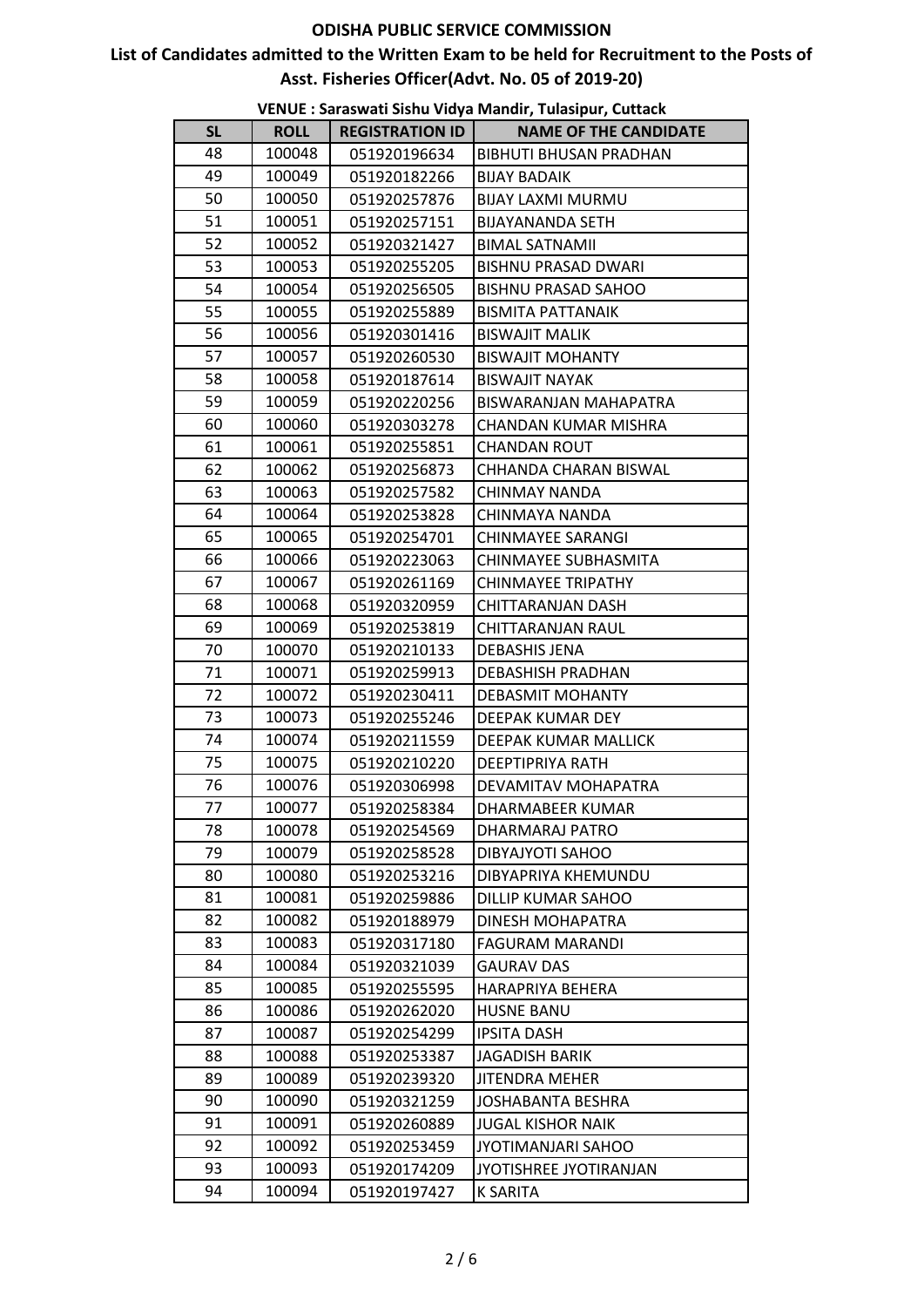# **List of Candidates admitted to the Written Exam to be held for Recruitment to the Posts of Asst. Fisheries Officer(Advt. No. 05 of 2019-20)**

|           |             |                        | vENOE : Jaraswati Jisha viuya iviahun, Tulasipur, Cuttach |
|-----------|-------------|------------------------|-----------------------------------------------------------|
| <b>SL</b> | <b>ROLL</b> | <b>REGISTRATION ID</b> | <b>NAME OF THE CANDIDATE</b>                              |
| 95        | 100095      | 051920261622           | KABITA RANI DAS                                           |
| 96        | 100096      | 051920253628           | KAJAL PATNAIK                                             |
| 97        | 100097      | 051920213885           | KAJAL SAMAL                                               |
| 98        | 100098      | 051920257257           | <b>KAKALI DAS</b>                                         |
| 99        | 100099      | 051920191925           | <b>KALPITA TRIPATHY</b>                                   |
| 100       | 100100      | 051920212425           | KAMALAKANTA SAHOO                                         |
| 101       | 100101      | 051920260599           | <b>KARTIKA BURUDI</b>                                     |
| 102       | 100102      | 051920154384           | KARTIKESWAR BEHERA                                        |
| 103       | 100103      | 051920256600           | KHUSBU SAMAL                                              |
| 104       | 100104      | 051920259264           | KIRAN KUMAR PRADHAN                                       |
| 105       | 100105      | 051920255551           | <b>KRUTTIKA PANDIT</b>                                    |
| 106       | 100106      | 051920201285           | KUMARI JOLLY                                              |
| 107       | 100107      | 051920211558           | LAXMINARAYAN HEMBRAM                                      |
| 108       | 100108      | 051920255497           | LAXMIPRIYA MALLIK                                         |
| 109       | 100109      | 051920189953           | <b>LILIPTA DAS</b>                                        |
| 110       | 100110      | 051920259530           | LIPIKA HEMBRAM                                            |
| 111       | 100111      | 051920254106           | <b>MADHURI MUNDA</b>                                      |
| 112       | 100112      | 051920253988           | MADHUSMITA JENA                                           |
| 113       | 100113      | 051920246302           | <b>MAMATA DORA</b>                                        |
| 114       | 100114      | 051920252867           | MANABESH MAHAPATRA                                        |
| 115       | 100115      | 051920177185           | MANAS KUMAR PRADHAN                                       |
| 116       | 100116      | 051920227249           | <b>MANAS RANJAN SHABAR</b>                                |
| 117       | 100117      | 051920258792           | MANASH NARAYAN PURUDHUL                                   |
| 118       | 100118      | 051920206293           | MANISHA DASH                                              |
| 119       | 100119      | 051920218064           | MANOJ KUMAR JENA                                          |
| 120       | 100120      | 051920223832           | MATRU PRASAD SAHOO                                        |
| 121       | 100121      | 051920163112           | <b>MINAL PATRA</b>                                        |
| 122       | 100122      | 051920219079           | MIRIYALA ANJUSHA                                          |
| 123       | 100123      | 051920215340           | MITALI MADHUSMITA SAHOO                                   |
| 124       | 100124      | 051920253438           | MONALISA MISHRA                                           |
| 125       | 100125      | 051920255357           | MONALISA MURMU                                            |
| 126       | 100126      | 051920259114           | <b>MONALISA PADHI</b>                                     |
| 127       | 100127      | 051920307682           | MONALISHA ROUT                                            |
| 128       | 100128      | 051920242942           | MRUTYUNJAYA SABAT                                         |
| 129       | 100129      | 051920300103           | MUDADA DIBYANATH                                          |
| 130       | 100130      | 051920159569           | N DURYADHAN REDDY                                         |
| 131       | 100131      | 051920173890           | NANDINI PADHI                                             |
| 132       | 100132      | 051920261192           | NIBEDITA MAHUNTA                                          |
| 133       | 100133      | 051920300210           | NILAMBER RANDHARI                                         |
| 134       | 100134      | 051920157704           | NILANCHAL SETHI                                           |
| 135       | 100135      | 051920256681           | NILIMA PRIYADARSHINI                                      |
| 136       | 100136      | 051920197230           | NIRANJAN MANDAL                                           |
| 137       | 100137      | 051920184389           | NIRMALA BARLA                                             |
| 138       | 100138      | 051920255952           | OM PRAKASH SAHU                                           |
| 139       | 100139      | 051920194244           | PABANI PRASAD ACHARYA                                     |
| 140       | 100140      | 051920254585           | PALLAVI KHORA                                             |
| 141       | 100141      | 051920256532           | PANKAJ SAHU                                               |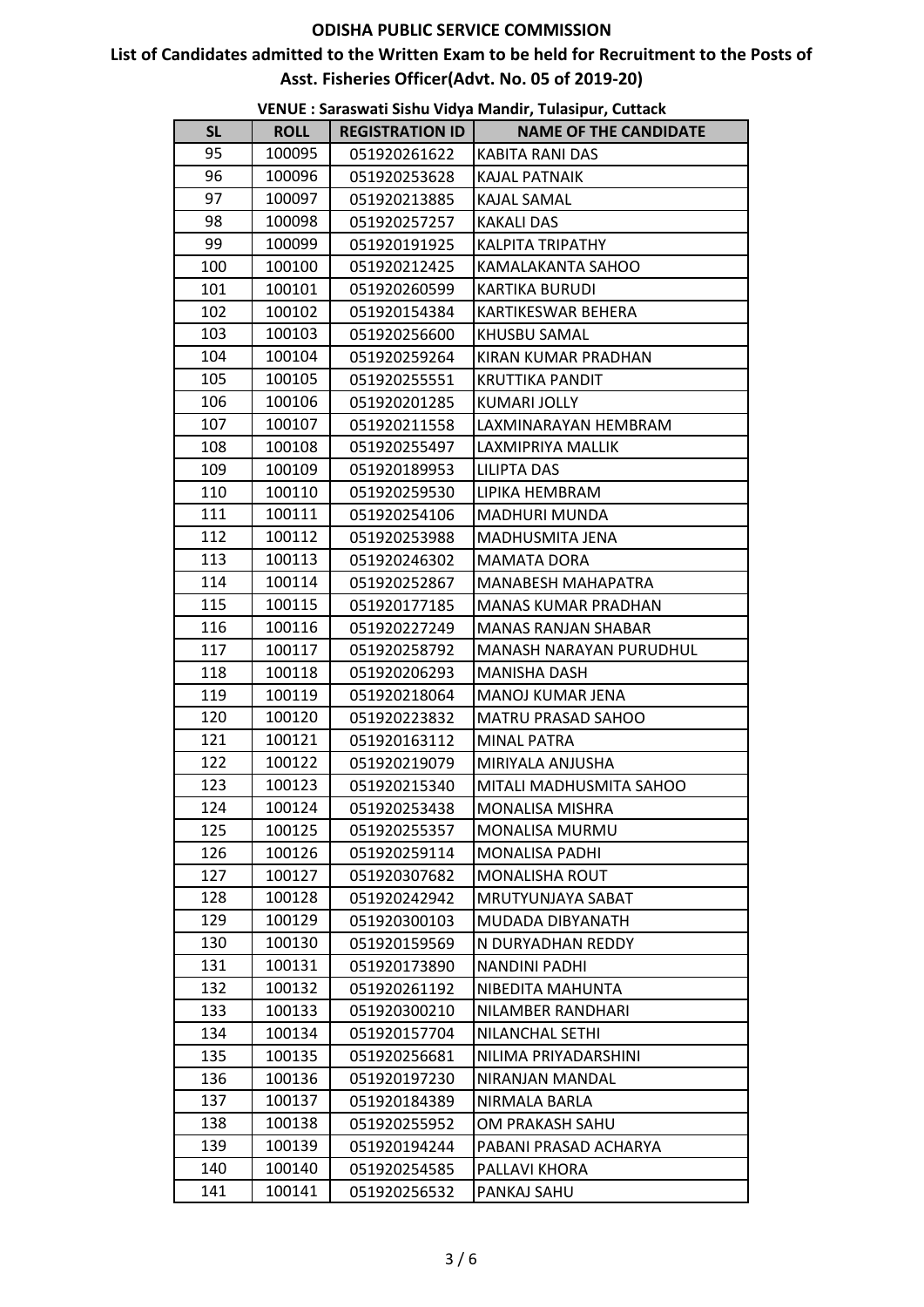# **List of Candidates admitted to the Written Exam to be held for Recruitment to the Posts of Asst. Fisheries Officer(Advt. No. 05 of 2019-20)**

|           |             |                        | villor . Jaraswali Jishu viuya mahun, rulasipur, cullach |
|-----------|-------------|------------------------|----------------------------------------------------------|
| <b>SL</b> | <b>ROLL</b> | <b>REGISTRATION ID</b> | <b>NAME OF THE CANDIDATE</b>                             |
| 142       | 100142      | 051920256498           | PANKAJ SAHU                                              |
| 143       | 100143      | 051920321056           | PANKAJINI SETHI                                          |
| 144       | 100144      | 051920239395           | PARTHA SARATHI TRIPATHY                                  |
| 145       | 100145      | 051920252748           | PINTU MURMU                                              |
| 146       | 100146      | 051920256548           | POOJA MISHRA                                             |
| 147       | 100147      | 051920314552           | PRAJNA RITAMBHARA BEHERA                                 |
| 148       | 100148      | 051920169002           | PRAKASH BEHERA                                           |
| 149       | 100149      | 051920256011           | PRANAMITA MALLICK                                        |
| 150       | 100150      | 051920256901           | PRATAP KISHOR MEHER                                      |
| 151       | 100151      | 051920216624           | PRATIKSHYA PRODAR                                        |
| 152       | 100152      | 051920215801           | PRATYASA PANNA PATRA                                     |
| 153       | 100153      | 051920253227           | PRAVATI KISHAN                                           |
| 154       | 100154      | 051920255272           | PRITAM TRIPATHY                                          |
| 155       | 100155      | 051920257853           | PRIYADARSHINI DWIVEDY                                    |
| 156       | 100156      | 051920253054           | PRIYANKA ACHARYA                                         |
| 157       | 100157      | 051920223402           | PRIYANKA BEHERA                                          |
| 158       | 100158      | 051920253007           | PRIYANKA PATRA                                           |
| 159       | 100159      | 051920300385           | PRIYANKA PRIYADARSHINI                                   |
| 160       | 100160      | 051920256730           | PRIYANKA RAY SAMANT                                      |
| 161       | 100161      | 051920253442           | PRIYARANJAN SAHOO                                        |
| 162       | 100162      | 051920252797           | PUJARANI SAHU                                            |
| 163       | 100163      | 051920254170           | PURNA PRIYA SUARA                                        |
| 164       | 100164      | 051920192375           | PURNABHADRA PAL                                          |
| 165       | 100165      | 051920197331           | RABINARAYAN SAHU                                         |
| 166       | 100166      | 051920224030           | RAHIMRAJA BAGH                                           |
| 167       | 100167      | 051920308166           | RAJ KUMAR JENA                                           |
| 168       | 100168      | 051920156004           | RAJALAXMI LENKA                                          |
| 169       | 100169      | 051920254643           | RAJAN KUMAR BEHERA                                       |
| 170       | 100170      | 051920260830           | RAJASHREE RATH                                           |
| 171       | 100171      | 051920257843           | RAJAT PANDA                                              |
| 172       | 100172      | 051920256577           | RAJESH KUMAR DASH                                        |
| 173       | 100173      | 051920261230           | RAJESH KUMAR MAHARANA                                    |
| 174       | 100174      | 051920187416           | RAJESH KUMAR SAHOO                                       |
| 175       | 100175      | 051920259722           | RAJU KISKU                                               |
| 176       | 100176      | 051920258575           | RAKESH SWAIN                                             |
| 177       | 100177      | 051920224625           | RAMACHANDRA SAHU                                         |
| 178       | 100178      | 051920299135           | RAMESH BEHERA                                            |
| 179       | 100179      | 051920157075           | RAMESH HEMBRAM                                           |
| 180       | 100180      | 051920313286           | RAMKRISHNA KISKU                                         |
| 181       | 100181      | 051920261795           | RASHMI DASH                                              |
| 182       | 100182      | 051920257709           | RASMI KUMBHAR                                            |
| 183       | 100183      | 051920160986           | RASMITA MARANDI                                          |
| 184       | 100184      | 051920259424           | RASMITA PRUSTY                                           |
| 185       | 100185      | 051920253020           | RESMARANI MOHANTY                                        |
| 186       | 100186      | 051920174112           | ROJALIN MAHAPATRA                                        |
| 187       | 100187      | 051920205970           | ROSHAN KUMAR SETH                                        |
| 188       | 100188      | 051920202270           | RUDRA PRATAP SABAR                                       |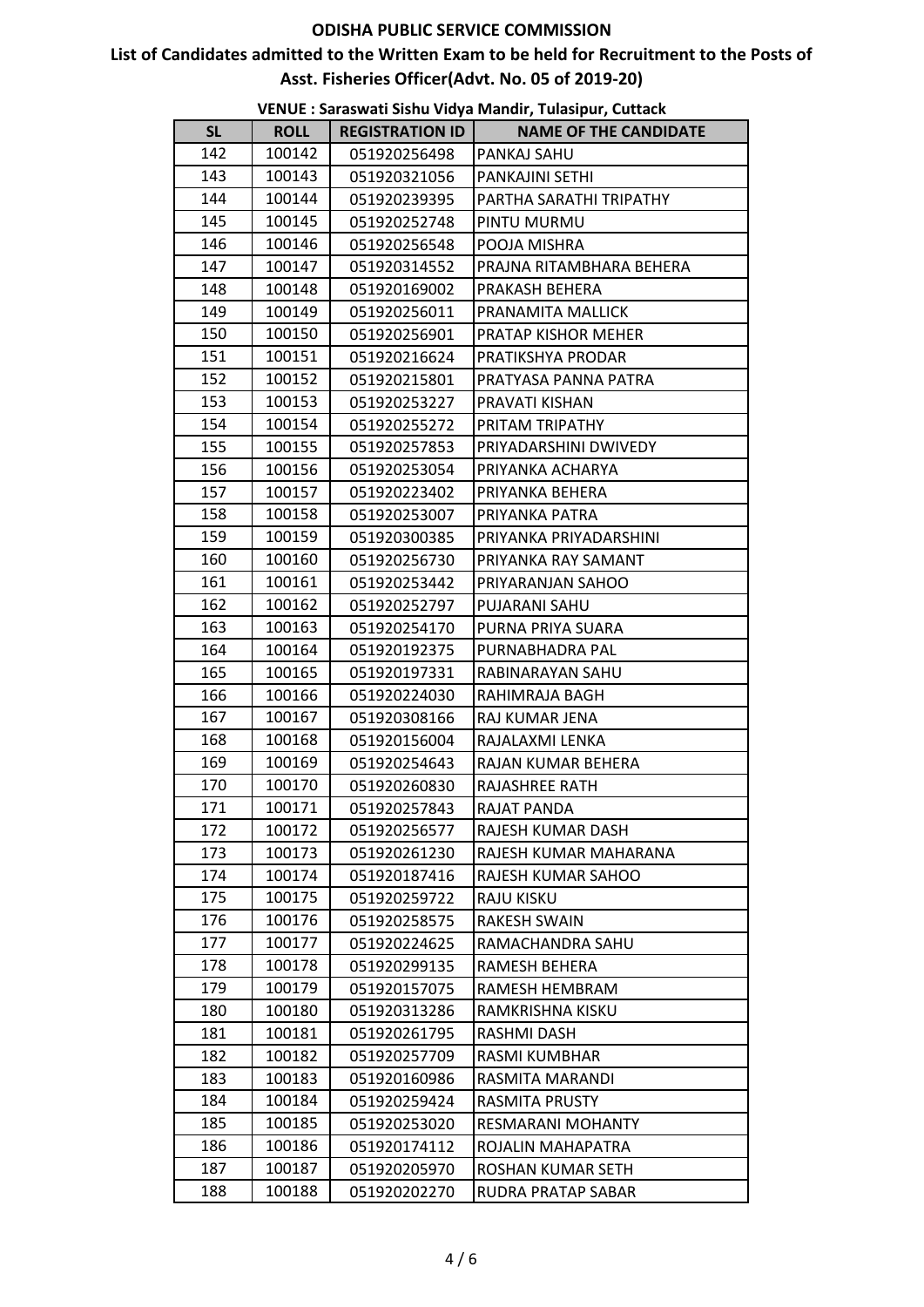# **List of Candidates admitted to the Written Exam to be held for Recruitment to the Posts of Asst. Fisheries Officer(Advt. No. 05 of 2019-20)**

|           |             |                        | vENOE : Jaraswati Jisha viuya Mahun, Tulasipur, Cuttach |
|-----------|-------------|------------------------|---------------------------------------------------------|
| <b>SL</b> | <b>ROLL</b> | <b>REGISTRATION ID</b> | <b>NAME OF THE CANDIDATE</b>                            |
| 189       | 100189      | 051920260524           | <b>RUNI RANA</b>                                        |
| 190       | 100190      | 051920253418           | RUTUPARNA SASMAL                                        |
| 191       | 100191      | 051920191730           | RUTUPARNNA PRIYADARSHINI                                |
| 192       | 100192      | 051920304354           | S BHABANI REDDY                                         |
| 193       | 100193      | 051920255451           | SACHIN PANDIT                                           |
| 194       | 100194      | 051920199320           | SAGAR KUMAR PATRA                                       |
| 195       | 100195      | 051920315483           | SAGARIKA SWAIN                                          |
| 196       | 100196      | 051920214736           | SAGRIKA DAS                                             |
| 197       | 100197      | 051920259765           | SAMBID SWAIN                                            |
| 198       | 100198      | 051920253000           | SAMBIT PRIYADARSHI                                      |
| 199       | 100199      | 051920253463           | SAMBIT SOURAV TRIPATHY                                  |
| 200       | 100200      | 051920218838           | SAMIKSHYA MISHRA                                        |
| 201       | 100201      | 051920255224           | SANDEEP KUMAR BEHERA                                    |
| 202       | 100202      | 051920253700           | SANDEEP SHANKAR PATTANAIK                               |
| 203       | 100203      | 051920261903           | SANGITA SAHOO                                           |
| 204       | 100204      | 051920317384           | SANGITA SINGH                                           |
| 205       | 100205      | 051920302405           | <b>SANJAY SINGH</b>                                     |
| 206       | 100206      | 051920255661           | SANSKRUTI PADRA                                         |
| 207       | 100207      | 051920188089           | SANTIPURNA RAITA                                        |
| 208       | 100208      | 051920156330           | SANTOSH KUMAR MEENA                                     |
| 209       | 100209      | 051920257663           | SANTOSH KUMAR SAHOO                                     |
| 210       | 100210      | 051920223223           | SANTOSI SUBHADARSINI SAHOO                              |
| 211       | 100211      | 051920257965           | SARBARI DUTTA                                           |
| 212       | 100212      | 051920216360           | SARITA DAS                                              |
| 213       | 100213      | 051920259480           | SARITA KUMARI DAS                                       |
| 214       | 100214      | 051920255430           | SASMITA MOHANTY                                         |
| 215       | 100215      | 051920166476           | SASWAT BEHERA                                           |
| 216       | 100216      | 051920258613           | SATABDI SAIBALINI                                       |
| 217       | 100217      | 051920206738           | SATARUPA PANDITRAY                                      |
| 218       | 100218      | 051920252791           | SATYABRATA DASH                                         |
| 219       | 100219      | 051920262187           | SATYANARAYAN TUDU                                       |
| 220       | 100220      | 051920202192           | SAUMYA PRIYADARSHINI PANDA                              |
| 221       | 100221      | 051920261695           | SAUMYA RANJAN SAHOO                                     |
| 222       | 100222      | 051920160994           | SAURAV KUMAR                                            |
| 223       | 100223      | 051920259008           | SEETA LAXMI SAHU                                        |
| 224       | 100224      | 051920255483           | SEPHALI JENA                                            |
| 225       | 100225      | 051920252738           | <b>SHIV PRATAP SINGH</b>                                |
| 226       | 100226      | 051920201061           | SHOBHAN SAMAL                                           |
| 227       | 100227      | 051920252817           | <b>SIBANI MOHANTY</b>                                   |
| 228       | 100228      | 051920220002           | SIDDHARTHA SHANKAR SAHOO                                |
| 229       | 100229      | 051920252739           | SITISH KUMAR NANDA                                      |
| 230       | 100230      | 051920308025           | SMITISNIGDHA MOHANTA                                    |
| 231       | 100231      | 051920191366           | SMRUTI BHUSAN DAS                                       |
| 232       | 100232      | 051920261785           | SMRUTI SAGARIKA NAYAK                                   |
| 233       | 100233      | 051920255645           | SMRUTIREKHA SATAPATHY                                   |
| 234       | 100234      | 051920253165           | SNEHALATA MOHANTY                                       |
| 235       | 100235      | 051920192104           | SNIGDHA RANI KANHAR                                     |